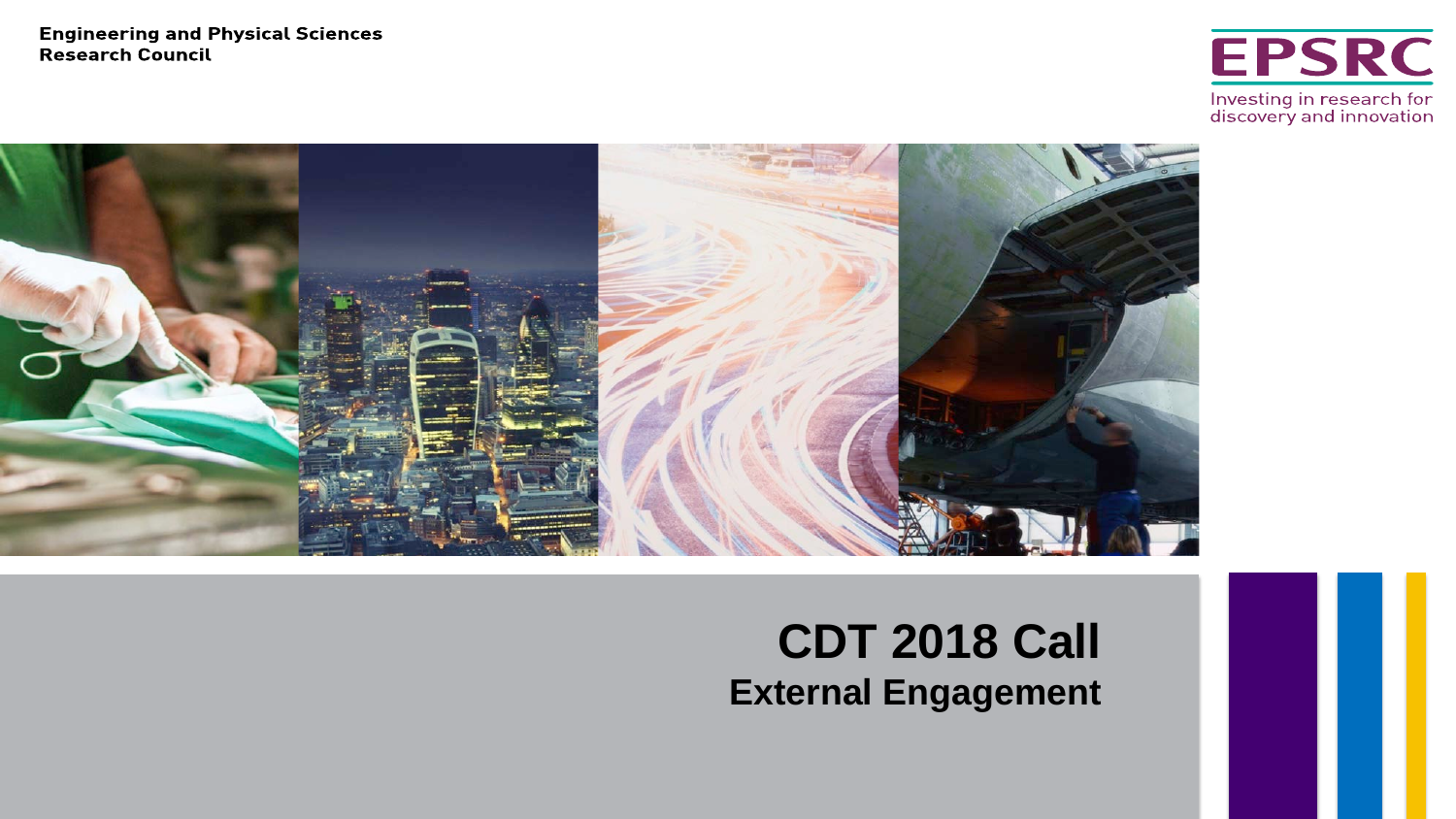

**Illentroduction** 

**IIKey conditions, features and messages for the call** 

**II**Overview of the process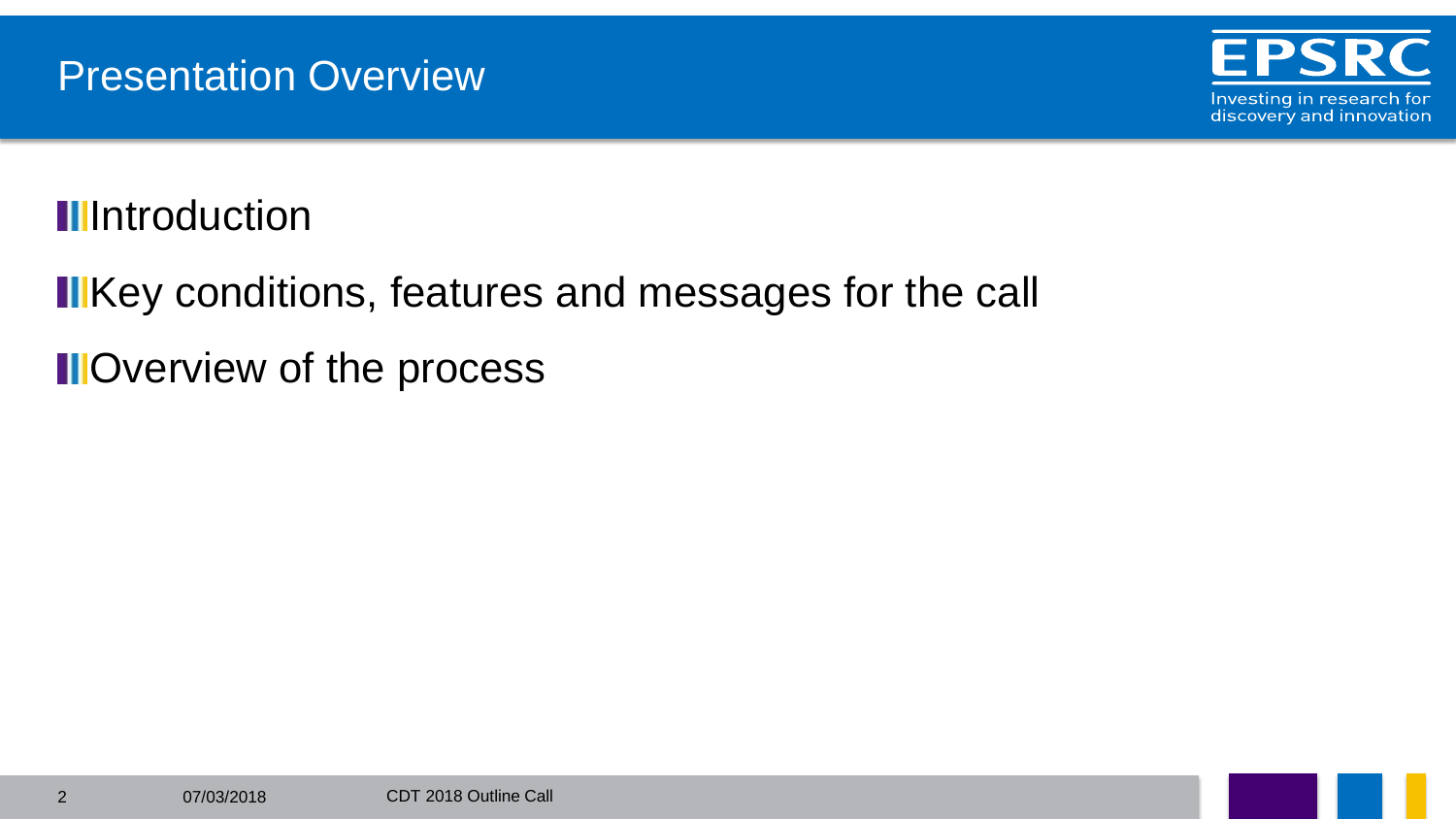## A portfolio of doctoral training approaches



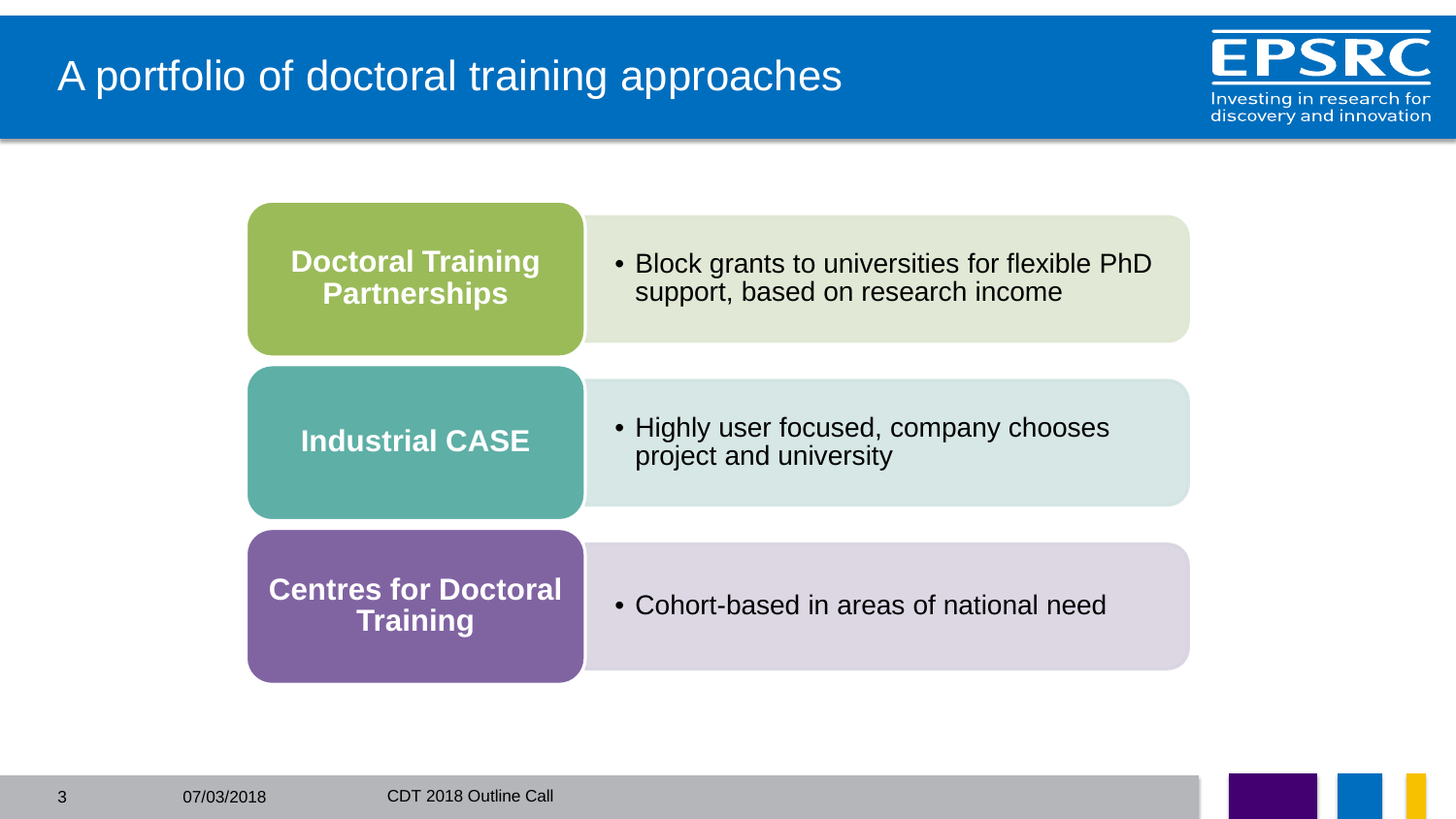## Summary of doctoral training approaches



**Centres for Doctoral Training | Doctoral Training Partnership | Industrial CASE Strategic focus** Topic based – can be grouped by priority theme. Institution has freedom to allocate within EPSRCs remit. At company's discretion, by individual PhD topic. Allocation basis **Competitive** – in response to dentified priority areas. Algorithm related to grant income. Algorithm related to recorded company investment on EPSRC grants. **Management of student training** Students managed in cohorts. Students are subject to institutional training regime which may include cohort dimension. Not currently managed in cohorts but could be subject to institutional training (including in some cases company cohort activities) **Industrial /Stakeholder involvement** A spectrum from EngD type focussed standard CDTs to more theoretical centres with more limited stakeholder involvement. CASE conversion target plus institutions can use industrial money to contribute to DTP using the 50% rule. High for individual student. **Length of studentship** 4 years. **A** 4 years. **A** 4 years. **Exible, 3 to 4 years.** 4 years. **Frequency and period of grant**  Targeted calls as required. Normally 5 years of cohorts (9 year grant). Biennial (4 year single institutional grant) Annual (4 year grant for individual students allocated to institutions) **Proportion of Doctoral Training Portfolio**  $\sim$ 45%  $\sim$  45%  $\sim$  45%  $\sim$  45%  $\sim$  10%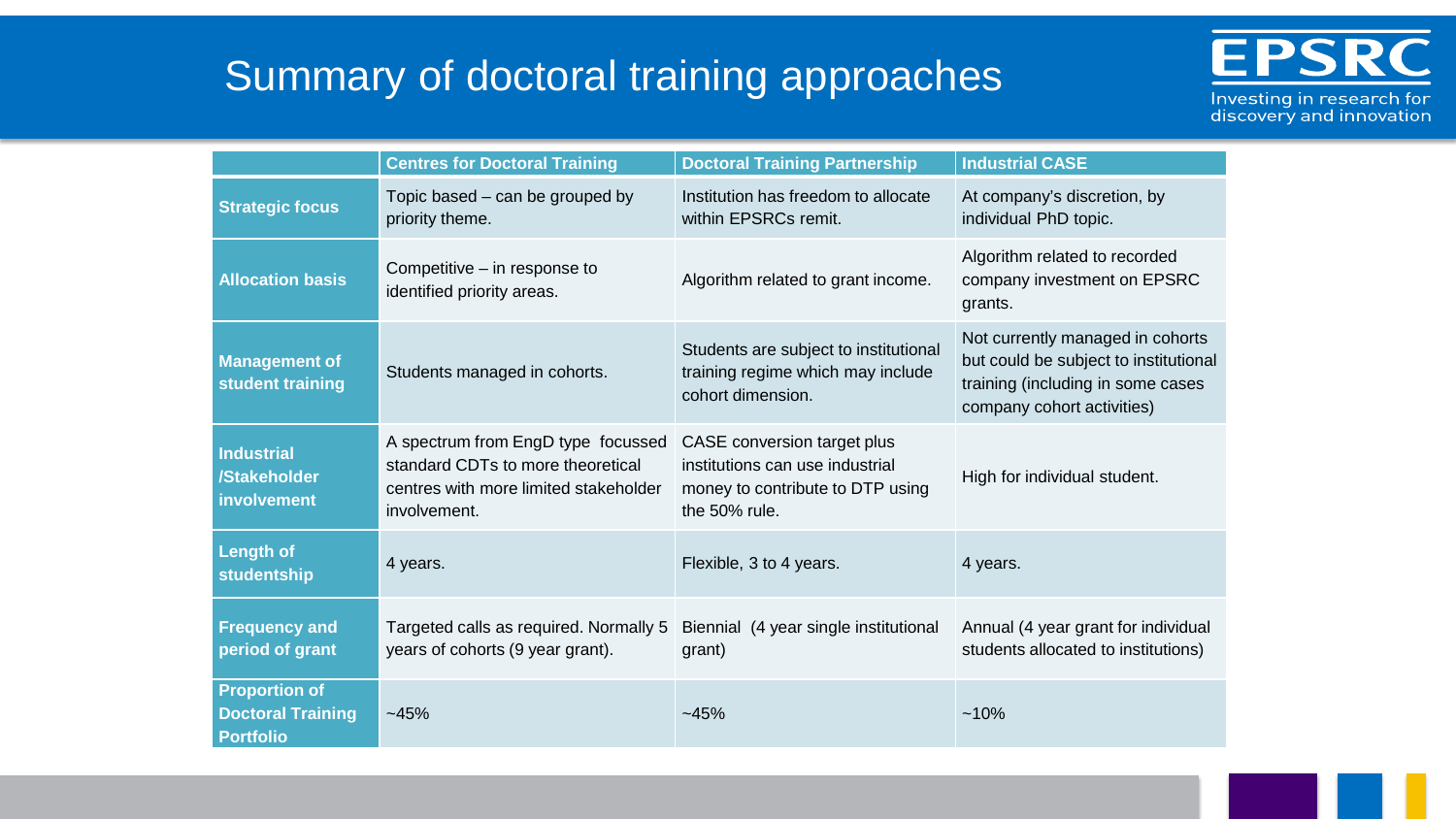**II** There are two stream for applications – a priority area stream and an open stream

**II** Priority areas have been developed building on Balancing Capability rationales and working with our advisory groups (SATs and SAN)

**II** Applicants may only apply to a single stream

**II**As an indication of balance between the streams, we are looking to invest  $\sim$ 70% of the available budget through the priority areas,  $\sim$ 30% through the open stream

**II** EPSRC reserves the right to move bids between priority areas and between the streams if appropriate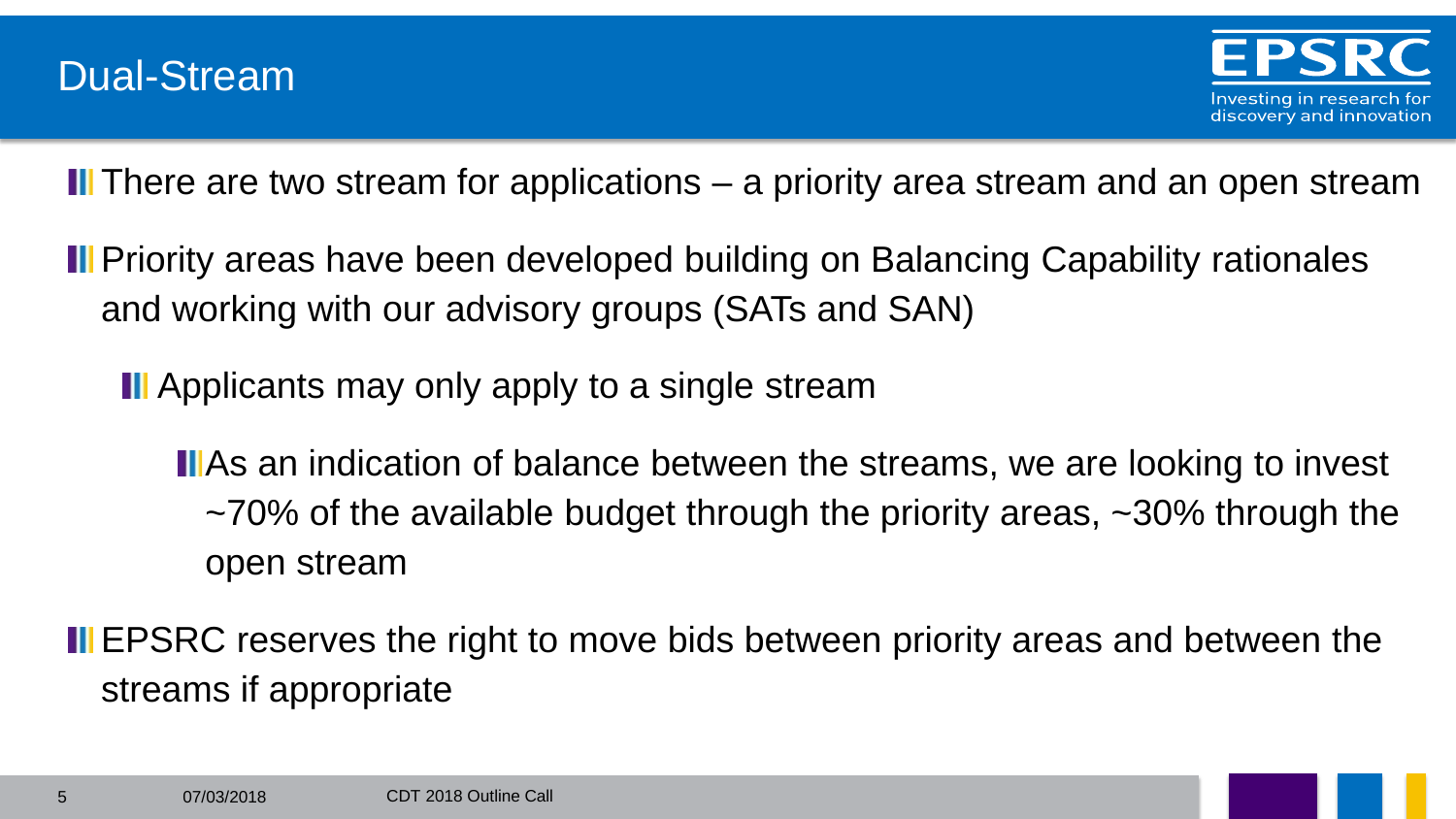**II** There are a total of 30 priority areas

- **II** The breadth of the priority areas vary. Centres don't necessarily have to cover an area in its entirety. Please see the individual descriptions for more details
- If If applying to the priority area stream you can apply against as many areas as you want.
	- **Hillet Fowever**, we strongly advise that the majority should contribute to one or two only
	- **ITHE needs and expected outcomes of investing in CDTs in these areas** have been articulated. Each Centre will need to be able to address these
- **II** We will not be using priority area lists at panels so assessment will not be affected by spanning areas.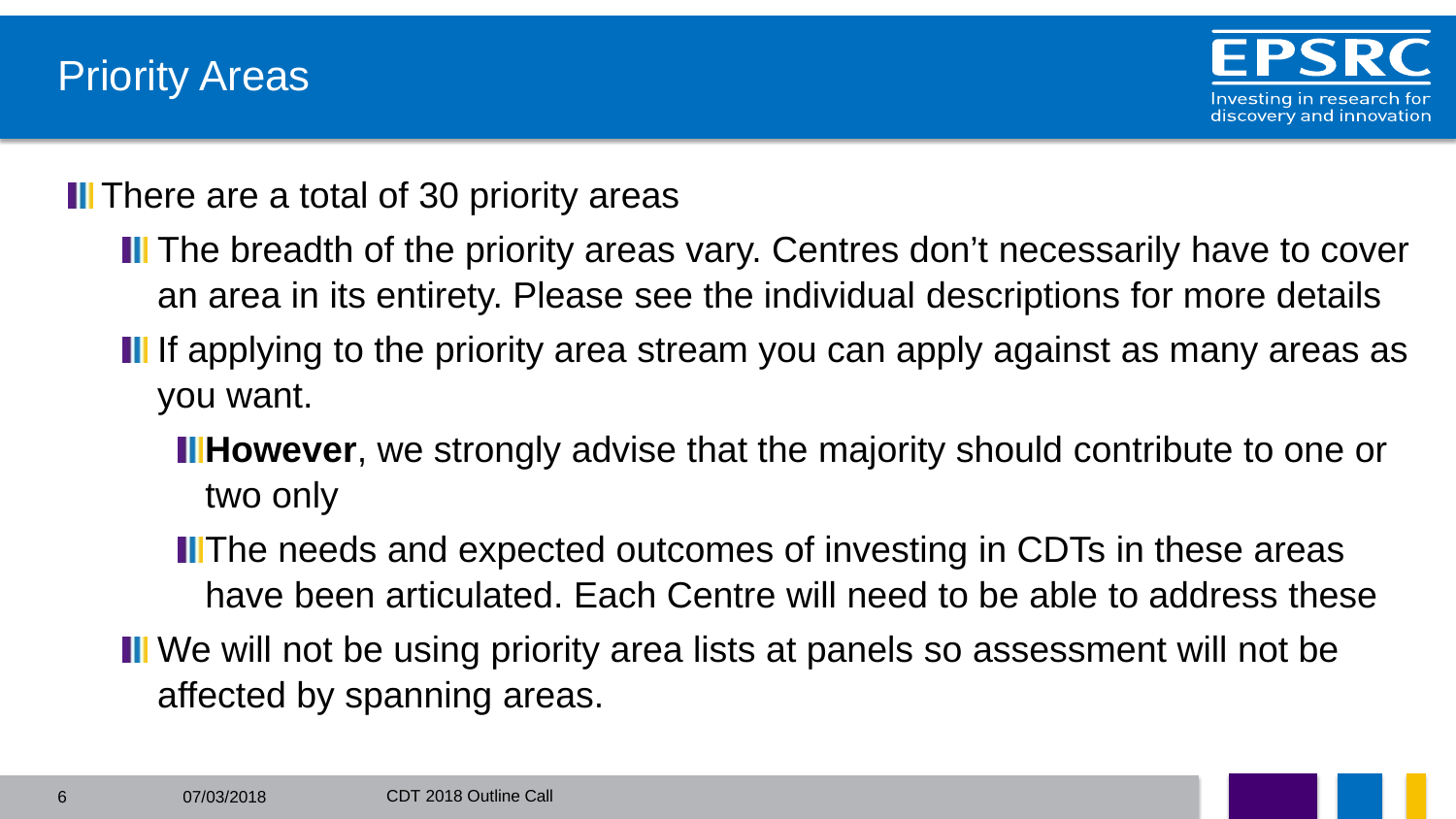**III** Must support at least 50 students, as five cohorts

- **II** Each cohort is expected to be min. 10
- **II** Can seek funding towards studentship costs and delivery support for the Centre but not capital (equipment over £10k)
	- **II** 20-40% of the studentship costs must come from a non-RCUK source
		- **IIMust include stipend and fee costs equiv. to 10 students**
	- **II** EPSRC will fund the studentship costs equivalent to 40 students max.
	- **II** Studentships costs are fees, stipends, and research training support (i.e. to support the student's individual project)
- **II** All Centres must include some training on Responsible Research and Innovation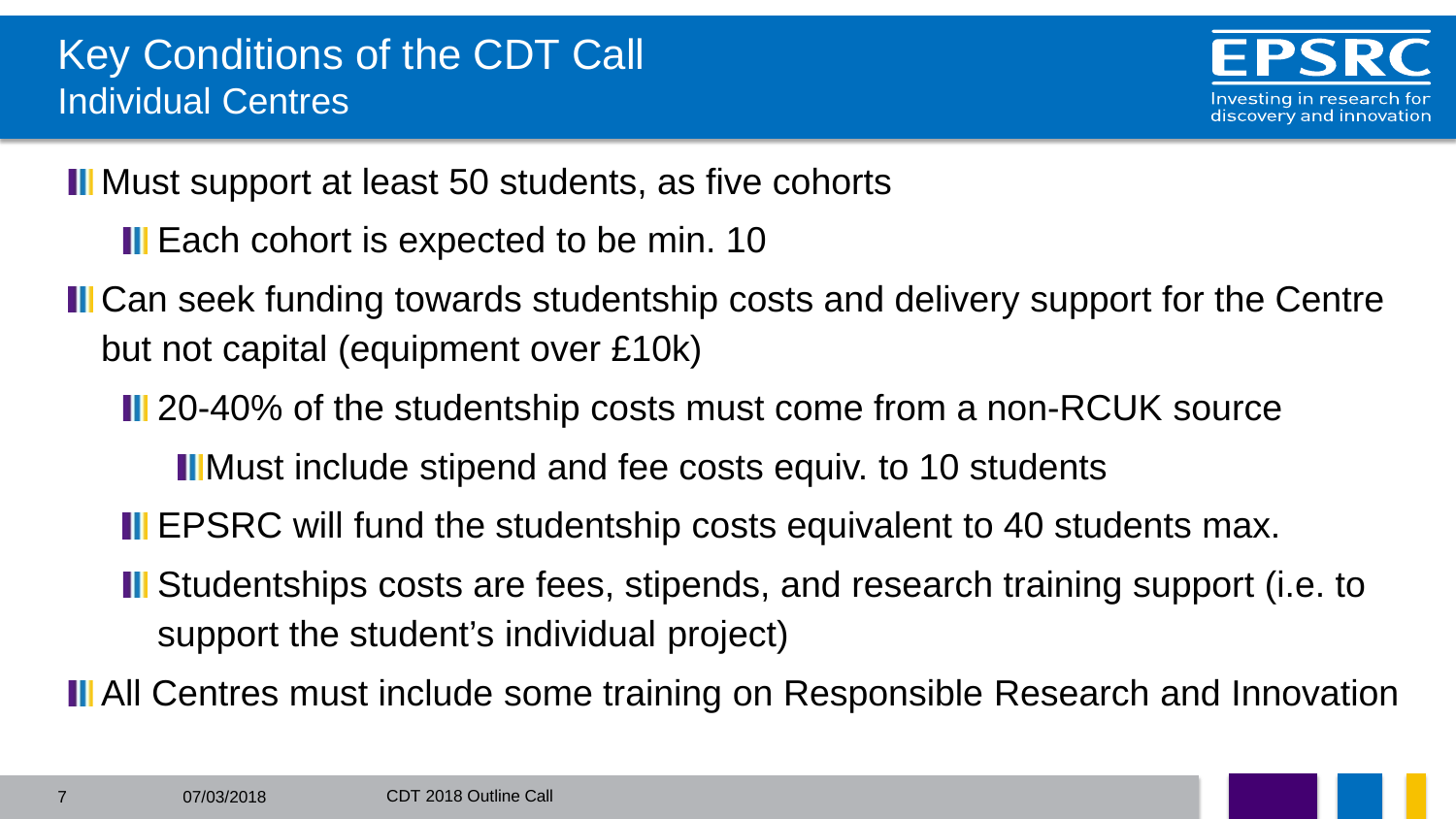**II** The number of outlines that universities can submit is restricted

- **I** This applies only to the lead applicant (institution submitting)
- **III** Any eligible institution can submit at least one
- **II** The allocation is based on EPSRC research income and staff capacity in EPS subject areas
- **II** Organisations with an allocation above one will need to provide information about their use of it via a SmartSurvey (will be available through the call page)
- **II** Where the minimum requirement of an individual centre is reliant on commitments from project partners this minimum will need to be underwritten by the university partner/s.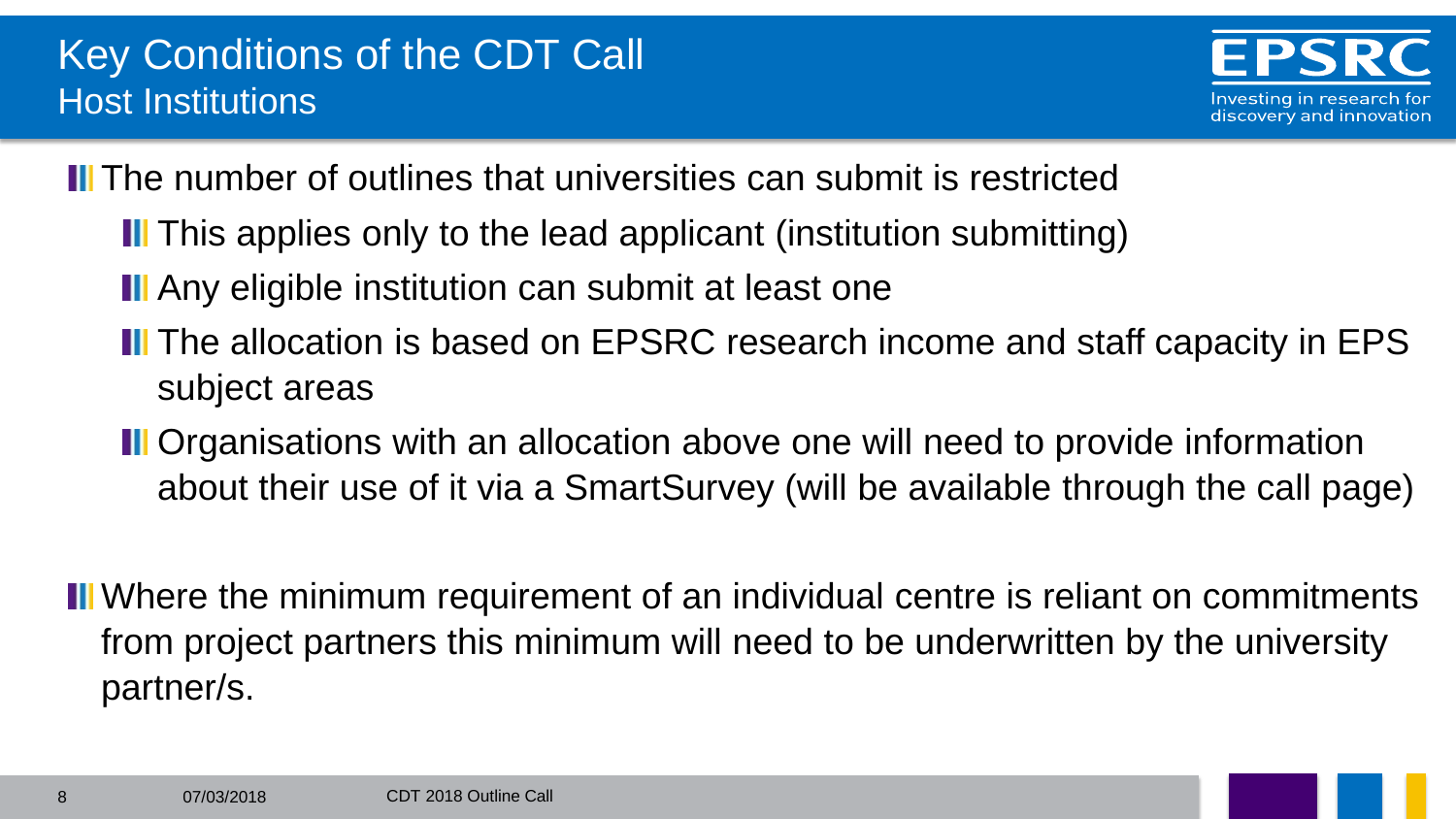**II** Outline panels followed by full proposals (postal review and interview panels)

- **II** The specific need for doctoral training through the CDT mechanism is a key feature of this call (i.e. not just volume of students).
- **II** Outline assessment criteria to support this are:
	- **II** National need for cohort-based doctoral training
	- **II** Centre vision and leadership
	- **III** Quality of the research training environment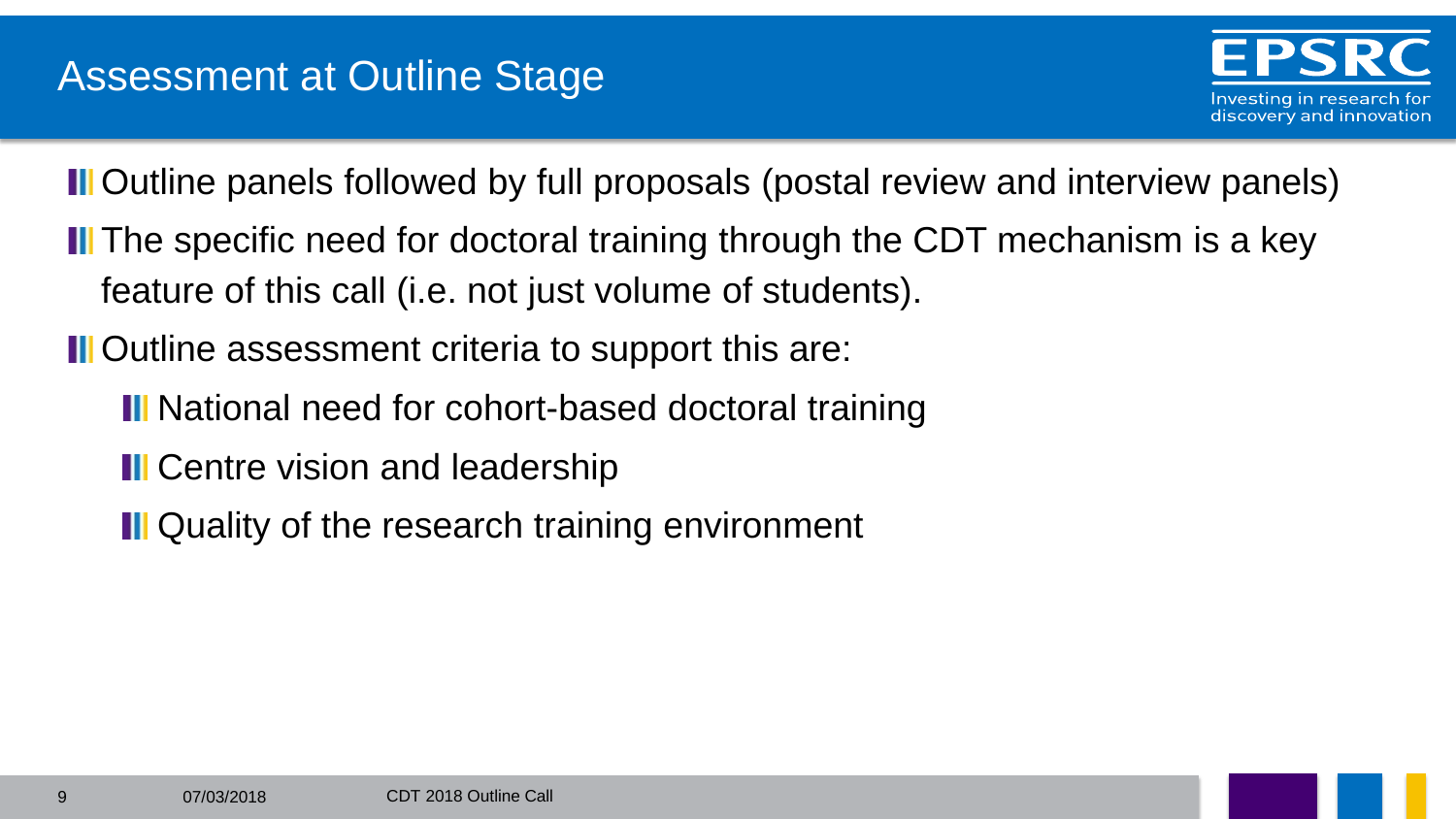**II** We welcome multi- and single site proposals – key is what is appropriate for the Centre **II** We will treat new and existing Centre bids equally

**II** We have no preference on the qualifications offered (PhD, EngD etc.) and are open to Centres providing a mix of qualifications

**II** NERC are committing £2.2M towards Renewable Energy.

- All other potential RCUK co-funding (including NERC for other priorities) will be considered case-by-case
- **II** SFI (Science Foundation Ireland) are committing funding to support partnerships between UK-based cohorts with student cohorts in any of their 17 Research Centres
	- **II** UK component must be able to stand alone and meet our conditions without SFI **III** Gavin Salisbury [\(gavin.salisbury@epsrc.ac.uk\)](mailto:gavin.Salisbury@epsrc.ac.uk) is contact for this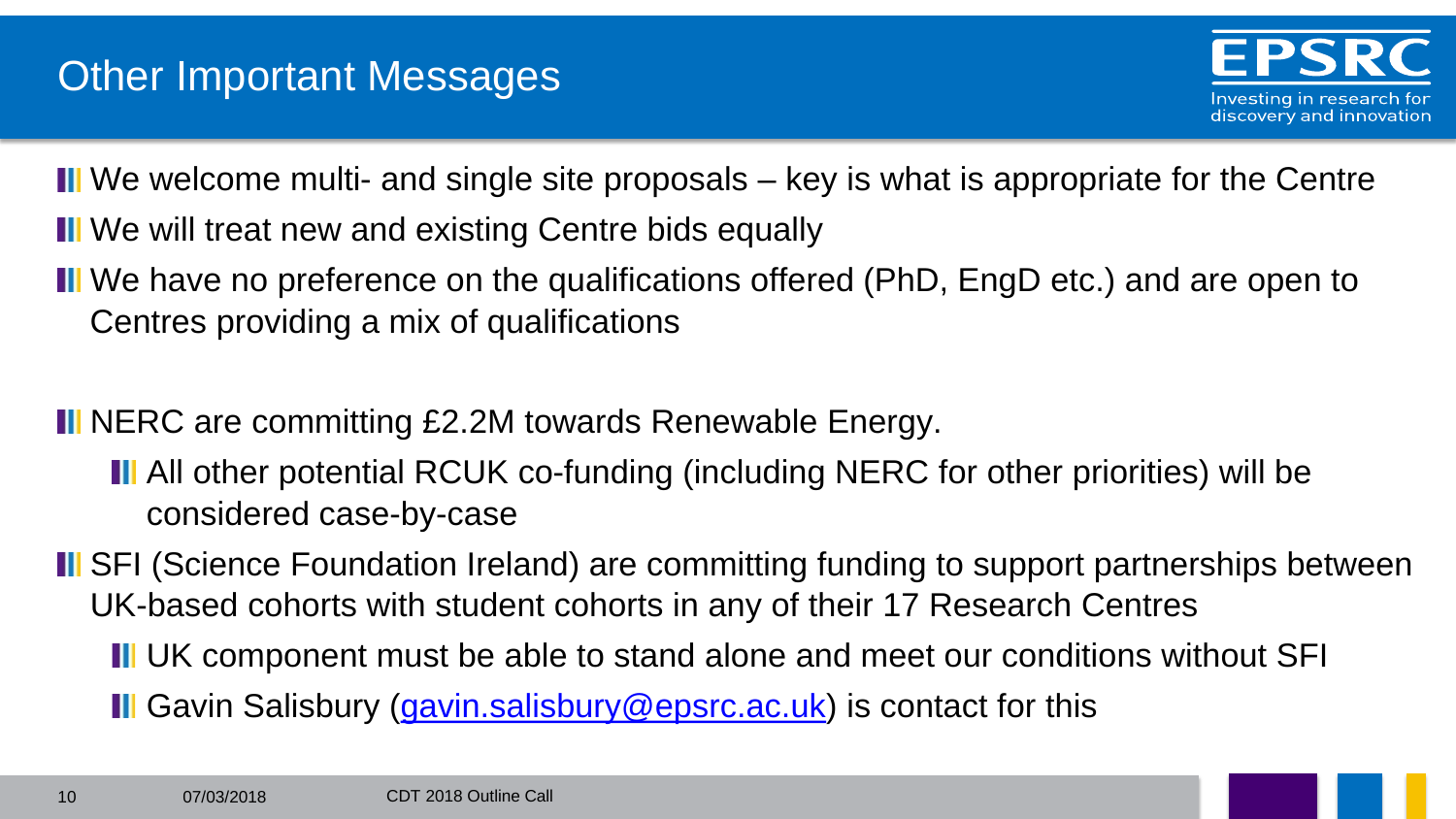



| <b>Activity</b>                    | <b>Date</b>           |
|------------------------------------|-----------------------|
| <b>Deadline for Outlines</b>       | 13 March 2018         |
| <b>Outline Panels</b>              | w/b 23 April 2018     |
| <b>Deadline for Full Proposals</b> | 31 Jul 2018*          |
| <b>Interview Panels</b>            | w/b 05 November 2018  |
| <b>Funding awards</b>              | December 2018         |
| <b>New CDT cohort starts</b>       | 2019/20 Academic Year |

\*The full proposal deadline has been amended since the call launched on 17 Jan. This is to accommodate an additional UKRI investment in Artificial Intelligence and the resulting later than expected announcement of results from the outline stage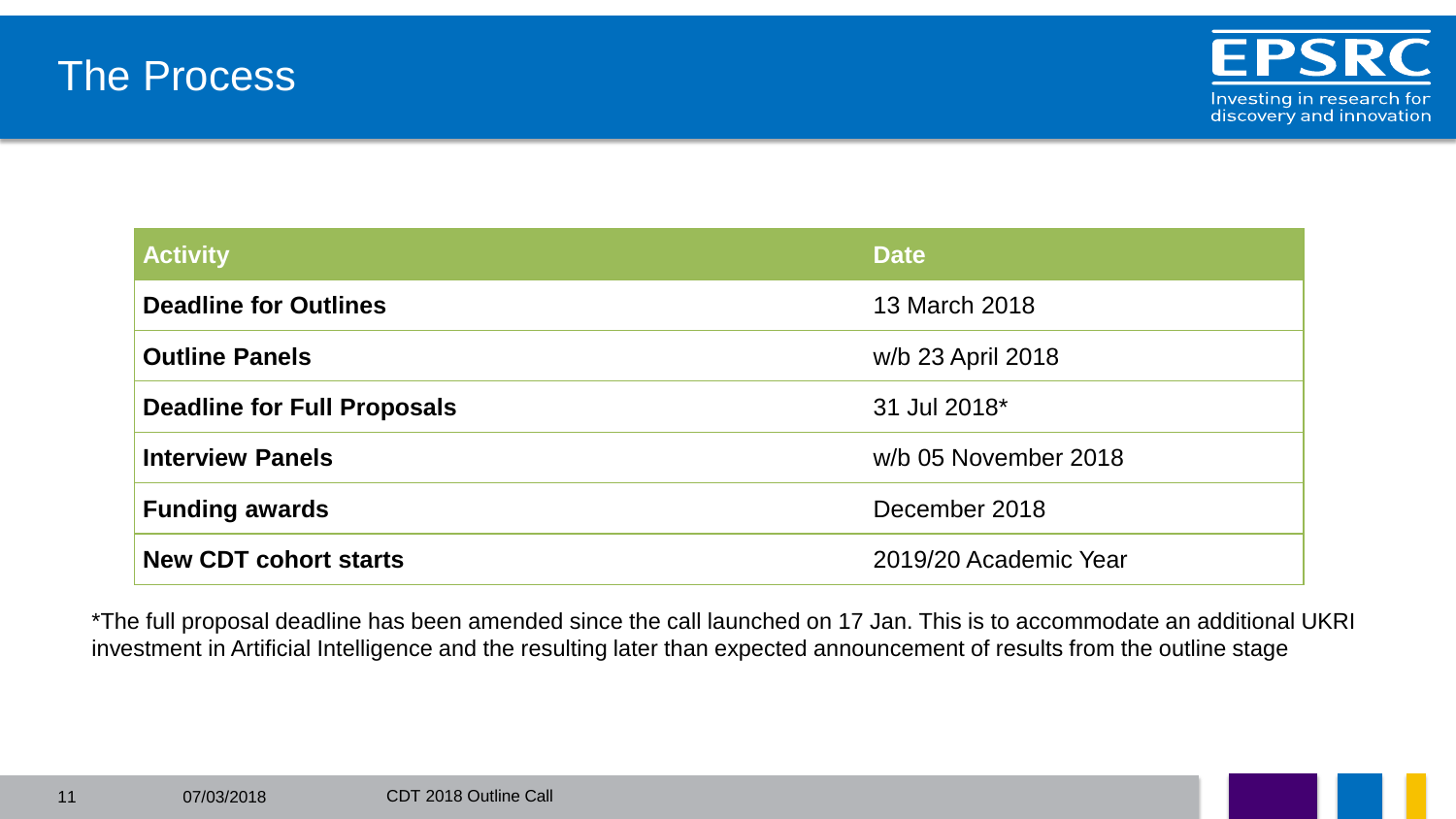**III** UKRI will be investing in 150 doctoral student starts in 2019/20 and 200 per year for four years afterwards

**II** UKRI has requested that EPSRC deliver this investment through the CDT call

- **III** We expect to fulfil this investment by funding 10-20 AI CDTs
- **II** This predominantly affects the 'Enabling Intelligence' priority area and a newly launched priority 'Applications and Implications of Artificial Intelligence' (AIAI) **II** The AIAI priority has no EPSRC remit requirement **IIAll other call conditions must be met**

**II** As this opportunity was announced 05 February, a different deadline for AI CDTs exists (28 March) with outline panels w/b 14 May. Full proposals and interviews will be integrated with the EPSRC CDT call.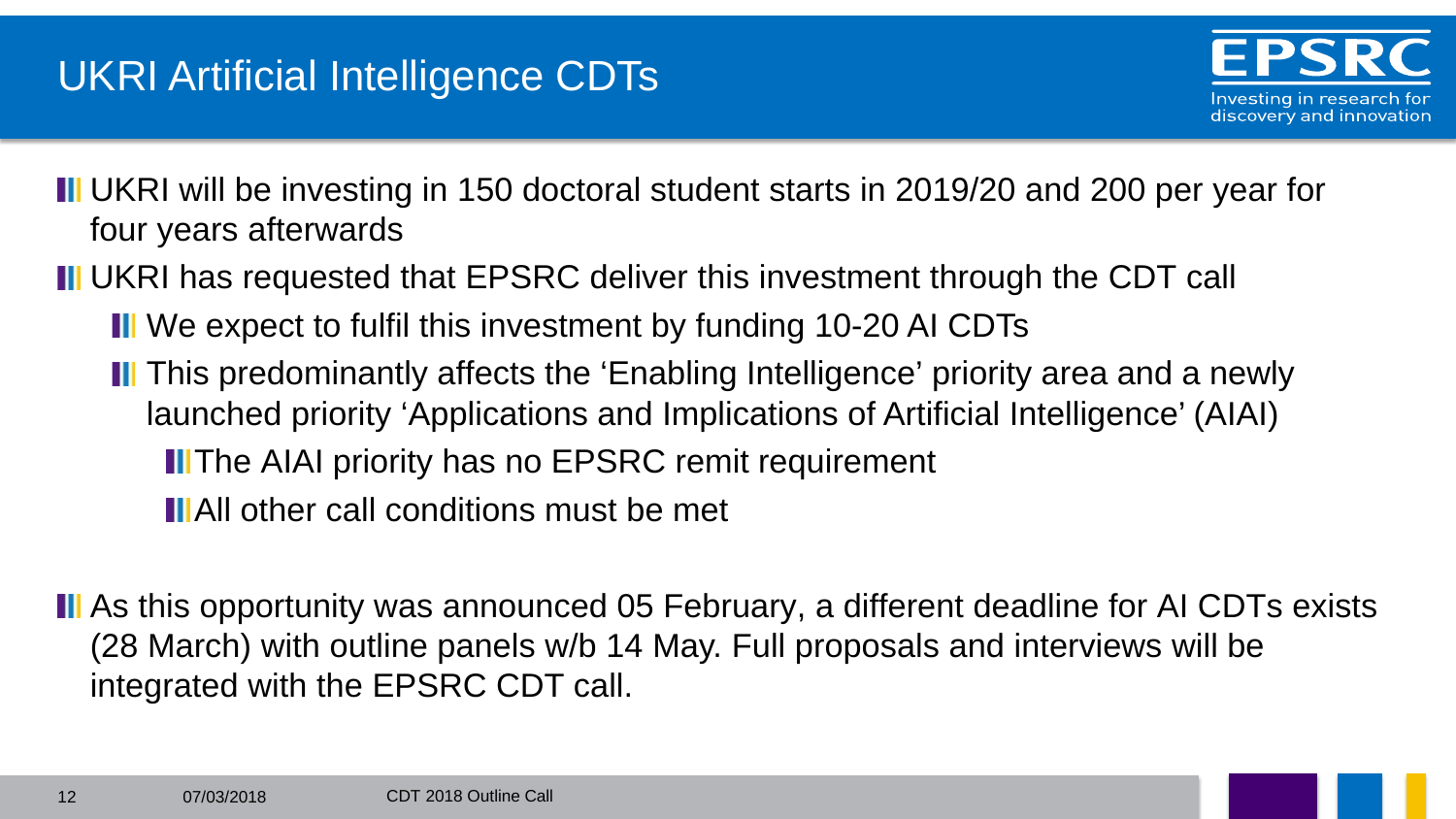



Ill There is [dedicated web space](https://www.epsrc.ac.uk/skills/students/centres/2018-cdt-exercise/) for the 2018 CDT call on EPSRC's site

**II** This will be updated shortly after the call is launched, and regularly thereafter III In particular, this will be the place to check FAQs

**II** Please direct queries to [cdt@epsrc.ac.uk](mailto:cdt@epsrc.ac.uk)